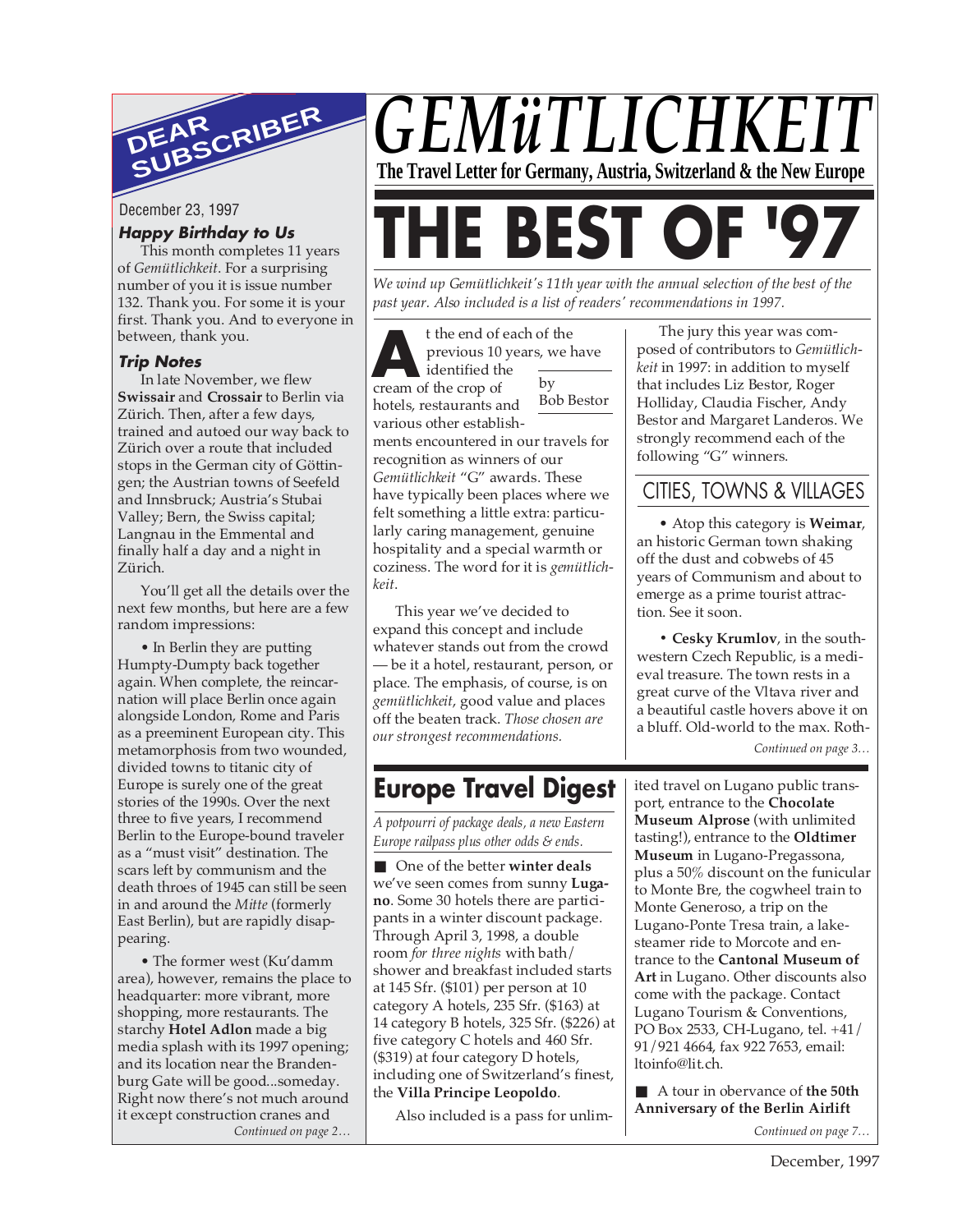#### *DEAR SUBSCRIBER Continued from page 1*

torn up streets. In any case, high rollers looking for the best hotel in town are advised that it isn't the Adlon, but the glorious **Schlosshotel Vier Jahreszeiten** in Grunewald. When all is said and done, the Adlon will be just another high-ticket business hotel. The classy Schlosshotel, on the other hand, has all the right stuff: great charm and authentic pedigree.

• Germany's system of higher education is taking its lumps in the media. Meantime, Helmut Kohl sends his kids to Harvard and MIT.

• The host of a David Letterman-like German TV show imitates Letterman's mannerisms right down to pencil throwing and card flipping. There are "top  $10$ " gags and the set is a clone of the real Letterman show. It ain't satire and it ain't funny. Dumb and dumber.

• Here's a vote for German cab drivers. They take you straight to your destination, usually in a tight Mercedes, help with the luggage and are unfailingly polite.

• Confession time. This trip marked a first for us: American fast food overseas. Famished at 2 a.m. on the Ku'damm, on a long walk back to our hotel (the **Domus**, still good and a bargain), we ducked in to **Burger King** for a large fries to go.

Sensational (2.4 DM/\$1.37).

• Where were we at 2 a.m? A jazz joint, **Ewige Lampe**, Niebuhrstr. 11a, near Savignyplatz. Lively, friendly, inexpensive, great music.

• Cell phones are breeding like

#### **10 Years Ago in Gemütlichkeit**

1987 Hotel & Restaurant "G" Winners **Restaurant Smutny**, Vienna, Austria **Restaurant Bratwurst-Häusle**, Nürnberg, Germany **Restaurant Käpt'n Hahn**, Sylt, Germany **Le Gitan**, Zermatt, Switzerland **Hotel Benen Diken Hof**, Sylt, Germany **Hotel Hecht**, Appenzell, Switzerland **Pension Wolf**, Salzburg, Austria **Hotel Rheinfels**, Stein am Rhein, Switzerland **Romantik Hotel Bierhütte**, Hohenau, Germany **Hotel de la Poste**, Verbier, Switzerland **Hotel Andrea**, Bodenmais, Germany

**Gasthof Fraundorfer**, Garmisch-Partenkirchen, Germany

> **5 Years Ago in Gemütlichkeit** 1992 Hotel of the Year

rabbits in Europe. You now see them everywhere: on the street, in stores, on trains and in restaurants. You think you're way off the beaten track in a rustic little *Gasthaus* in a tiny farm village and there's a guy at the next table with one stuck in his ear. Jarring.

#### **A Rail Convert?**

Because of our many backroads auto travel stories over the past 11

years, I am accused of being against train travel. I have also sometimes argued that traveling by auto in Europe is cheaper than by train.

 Well, all you rail travel devotees who see *Gemütlichkeit* as anti-train

are advised that each of the three trips we have taken in the last 12 months has had rail travel as an important element. And I love it. It's virtually everything you say it is: relaxing, reliable and romantic. Everything that is except cheap. Our 5-day, four country Europass for two persons was over \$600. We can rent an Opel Astra (fine for two adults with lots of luggage) in Germany for less than \$250, including tax and airport fees, for two weeks. That's *14 days unlimited travel*.

I also must say that, contrary to our auto travel custom, we found ourselves reserving hotels in advance. With a car one can drive around a bit and eyeball hotels from the outside and, for those that look promising, ask to see a room or two.

I think trains are wonderful and I eagerly look forward to my next rail trip, but let's not let romance get in the way of reality. — RHB

#### **Incomplete November Issue**

Due to an error by our mailing house last month, some subscribers received a November issue missing four pages.

If you were mailed an incomplete November issue, please phone 800-521-6722 and we will immediately send a fresh copy.

#### **Gemütlichkeit** (ISSN 10431756) is published monthly by UpCountry Publishing, 2892 Chronicle Avenue, Hayward, CA 94542. TOLL FREE: 1-800/521- 6722 or 510/538-0628. Fax: 510/582-8296. e-mail gemut@pacbell.net. Subscriptions are \$67 per year for 12 issues. While every effort is made to provide correct information in this publication, the publishers can make no guarantees regarding accuracy. Periodicals postage paid in Hayward, CA. **POSTMASTER: SEND ADDRESS CHANGES TO: Editor & Publisher:** Robert H. Bestor, Jr. **Associate Editors:** Elizabeth Schiller<br> **Contributing Editors:** C. Fischer, R. Holliday **C. Fischer, R. Holliday Design & Composition:** Paul T. Merschdorf **Consulting Editor:** Thomas P. Bestor **Subscription Dept:** Andy Bestor, K. Steffans Vol. 11, No.12  $GEMWTTLICHKET$   $\left\lceil \frac{1}{2} \right\rceil$ **December, 1997 Rating Scale Rating Scale Scale Rating Scale Rating Scale Scale Scale Rating Scale Scale** Excellent 16 - 20<br>Above Average 12 - 15 Above Average 12 - 15 Average 8 - 11 Adequate 4 - 7<br>Unacceptable 0 - 3 Unacceptable **Hotel Rating Criteria** People/Service 30% Location/Setting 15%<br>Guestrooms 30% Guestrooms Public rooms 5% Facilities/Restaurant 20% **Special <b>***G* Designation By virtue of location, decor, charm, warmth of management, or **<u>Value Rating</u>**<br> **Cutstanding Value** 17 - 20 Outstanding Value 17 - 20<br>Verv Good Value 12 - 16 Very Good Value 12 - 16<br>Average Value 9 - 11 Average Value 9 - 11 Below Average Value 5 - 8  $A$  Rip-Off **Restaurant Criteria** Food 65% Service 20%<br>Atmosphere 15% Atmosphere

Gemütlichkeit, 2892 Chronicle Ave., Hayward, CA 94542

| By virtue of location, decor, charm, warmth of management, or |  |
|---------------------------------------------------------------|--|
| combination thereof, an especially pleasant establishment.    |  |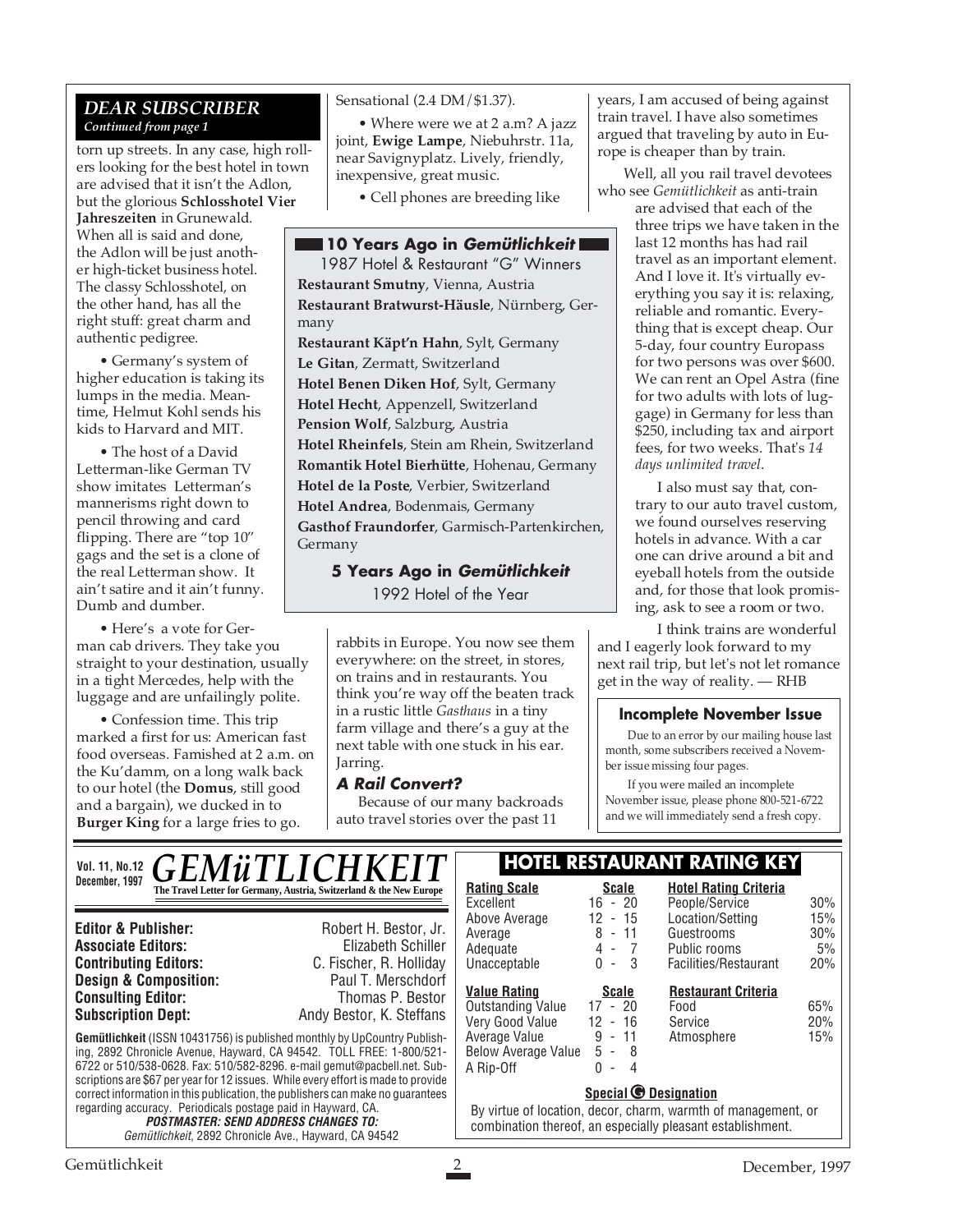#### *"G" AWARD WINNERS Continued from page 1*

enburg-level charm. Getting popular fast. See it now.

• **Ljubljana**. We reserve the right to report on excursions from our three countries; this is one. Contributing editors Holliday-Fischer were delighted by Slovenia and its capital. Reports we've had from subscribers agree with them.

• **Sion and Evolène**. The oldest town in Switzerland, Sion, has a striking skyline, an interesting old town and lots of history. Evolène is an authentic mountain village unspoiled by tourism and probably much the same as it was 50 years ago.

• **Tübingen**. Stands out for its magnificant, original old town and for its lack of tourists.

## SPECIAL HOTELS

#### Hotel Am Schloss Tübingen

Holliday-Fischer praised this hotel's hospitality and location, but reserved the highest accolade for their assigned guestrooom (Number 20), which they say is among the best they have ever had.

Hotel Am Schloss, Burgsteige 18, D-72070 Tübingen, tel. +49/07071/ 9294-0, fax 9294-10, singles 99 to 130 DM (\$57-\$74), doubles 124-148 DM (\$71-\$85). Room #20 -185 DM (\$106)

#### Wolff's Art Hotel Weimar

Stunning interior design — a 90s version of Bauhaus/Art Nouveau that features a unique collection of Polish and Czech poster art, plus a congenial welcome combine to make this hotel Weimar's best. Try guestrooms number 13 and 14 at 260 DM (\$148). Good value and our "Hotel of the Year."

Wolff's Art Hotel & Restaurant , Freiherr-vom-Stein-Allee 3a/b, D-99425 Weimar, tel. 5 40 60, fax 54 06 99, singles 150 DM (\$86), doubles 190 DM (\$109), suites 240 to 260 DM (\$137-\$149)

#### Hostellerie Bon Accueil Château-d' Oex

Outstanding 18th century country chalet, full of antiques, fine rugs and cozy rooms. Rustic elegance. Dramatic views across the valley from a prime hillside site. Tremendous charm. Best hotel in the region (excluding Gstaad).

Hostellerie Bon Accueil, Châteaud' Oex, CH-1837, tel. 026 924 63 20, fax 026 924 51 26, singles 90 - 130 Sfr. (\$63-\$90 ), doubles 140- 200 Sfr. (\$95- \$136)

**1997 Gemütlichkeit Hotel of the Year Wolff's Art Hotel Weimar, Germany**

#### Hotel Des Vignes Sion

Classic Romanesque architecture in a vineyard setting. Open, inviting lobby has fine views toward Sion's unique skyline. Pierre and Christiane Menegale-Duc are caring, hospitable owner-managers. Offers *Gemütlichkeit* subscribers 15% off and the mineral water from your room's minibar is free.

Hotel Des Vignes, Rue du Pont 9, CH-1958, tel. +41/027/203 1671, fax 203 3727, singles 125 to 225 Sfr. (\$87- \$156), doubles 175 to 215 Sfr. (\$122- \$149), duplexes 255 to 285 Sfr. (\$177- \$198). 15% off these rates for *Gemütlichkeit* subscribers.

#### Schloss Haunsperg Oberalm bei Hallein

Simply one of the most *gemütlicht* hotels we've ever experienced. An almost fairy-tale castle near Salzburg, full of priceless family heirlooms, old-world charm and operated by an energetic, gracious husband-wife team. Tops in hospitality. Eike and Georg von Gernerth invite *every single guest* to join them for a glass of wine.

The castle has eight rooms/suites

for rent, every one a charmer with its own special character. They feature high ceilings, ancient three-foot thick walls, squeaky wood floors, antique furnishings and glorious *objet d'art* which have been in the family hundreds of years.

Schloss Haunsperg, Hammerstrasse 32, A-5411 Oberalm bei Hallein, tel. 06245/80662, fax 06245/ 85680, per person, per day high season rates from 850 AS (\$69) to 1250 AS (\$101). Low season rates 10% off.

#### Hotel Dvorak Ceske Krumlov

An elegant little gem by the river in the shadow of the town's impressive castle. Refurbished inside and out in the Palladian style of an Italian country villa with much polished brass, rich wood paneling and welllit, marble-tiled bathrooms.

Hotel Dvorak, Radnicni 101, CZ-381 01 Ceske Krumlov, tel. 0337/ 711020, fax 0337/711024, singles 2800 to 3400 (\$82-\$100), doubles 3500 to 4300 Kc (\$103-\$126). Suites 4000 to 6000 Kc (\$118 to \$176).

#### Hotel Savoy Prague

Though we enjoyed a large and very comfortable room in this chain hotel, the Savoy earns its "G" for the way its staff pitched in to help locate our late-arriving luggage from the Prague rail station as well as deal with the complications that arose from that circumstance.

Hotel Savoy, Keplerova Ul. 6, CZ-11800, tel. 02/2430 2430, fax 02/2430 2128. Rooms 7670 to 9100 Kc (\$225 to \$268)



## Dufour Zermatt

This two-star property is the best value we saw in Zermatt. Guestroom quality in the hotel's recently refurbished section beats many three-star properties. Room amenities include

*Continued on page 4…*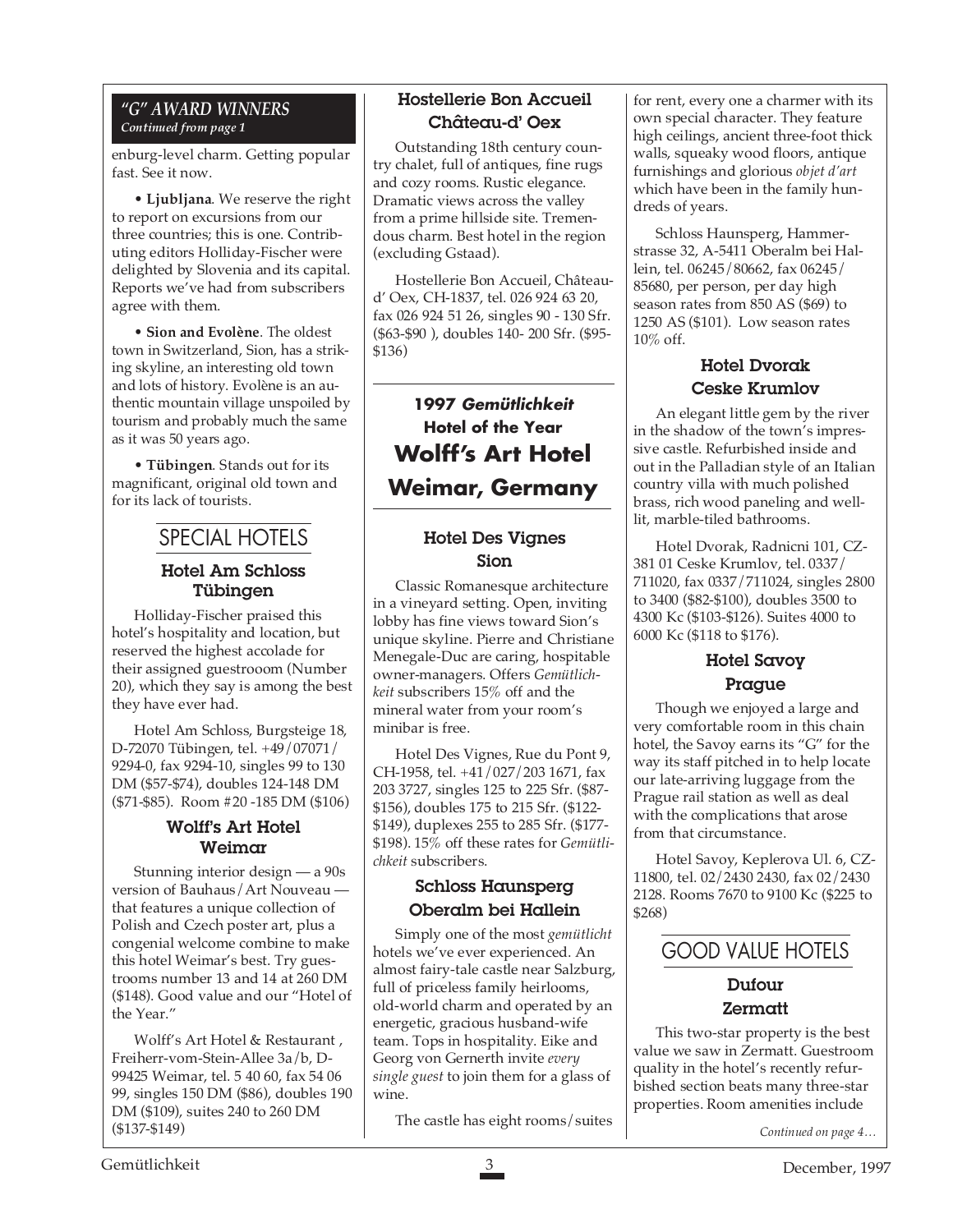#### *"G" AWARD WINNERS Continued from page 3*

heated towel rack in bathrooms, hair dryer, satellite TV, direct dial phone and minibar.

Hotel Dufour, CH-3920 Zermatt, tel. +41/027/966 2400 48, fax 966 2401, singles 55 to 95 Sfr. (\$38-\$65), doubles 110 to 180 Sfr. (\$75-\$123)

#### Pension Altenburg Weimar

Frau Marikka Hüttmann offers 12 simple but well-scrubbed, recently renovated rooms all with private bath, TV and telephone. Ask for a room on the first floor (our second floor) under the eaves with dormer windows. Doubles for about \$75. Free parking.

Pension Altenburg, Tiefurter Allee 2a, D-99425 Weimar, tel. 03643/64980, fax 03643/400303, singles 90 DM (\$51), doubles 130 DM (\$74)

#### Gasthof-Pension Waldrast **Reutte**

Gets its "G" for top value and hospitable owners. For less than \$60 per night, *Gemütlichkeit* staffers Andy Bestor and Margaret Landeros had a small corner suite (Number 15) with windows on two sides, a separate sitting room, separate shower and toilet rooms, comfortable furniture, satellite TV, a balcony and views of the ruined Ehrenberg castle. The bargain of the year.

Gasthof-Pension Waldrast, on Ehrenbergstrasse, Reutte-Ehenbichel A-6600, tel. +43/05672/62443, fax 62443, doubles 640 to 740 AS (\$52- \$60)

#### Trumer Stube Salzburg

Another "G" winner that qualifies on two counts: value and caring management; Marianne and Hermann Hirschbichler. Among the usual three-star amenities, the centrally located Trumer Stube's 22 rooms offer Satellite TV with CNN, radio, and separate sitting areas.

Double rooms for less than \$100. The hotel even has a few permits for street parking.

Hotel Trumer Stube, Bergstrasse 6, A-5020 Salzburg, tel. +43/0662/87 47 76 or 87 51 68, fax: 87 43 26, singles 520-720 AS (\$42-\$58), doubles 880-1250 AS (\$70-\$100)

**1997 Gemütlichkeit Best Hotel Value Gasthof-Pension Waldrast Reutte, Austria**

#### Hotel Austria Bad Hofgastein

This tiny hotel in the very center of Bad Hofgastein has a good restaurant and a few small but clean rooms for under \$50. The best room, Number 1, has side-by-side twin beds, two comfortable chairs, a small balcony, cable TV, telephone, radio, toilet and shower. The welcome is warm.

Hotel-Café Austria, Bad Hofgastein, Austria, A-5630, tel. 06432/ 6223, room rate 280 AS (\$23) per person.

## PLACES TO EAT & DRINK

#### Budejovicky Budvar Ceske Budejovice

Famous brewery restaurant serving good food and the world's best beer in an attractive setting at bargain prices. A liter of Budvar is about 50 cents and a huge, delicious dinner for two about \$10.

Budejovicky Budvar, Karoliny Svetle 4, CZ-370 21 Ceske Budejovice, tel. 0387/7705111. Tours available.

#### U Maxima Prague

Authentic "old world" atmosphere plus the best food we found in Prague was at this below-streetlevel, club-like bistro near the Intercontinental Hotel in the Jewish quarter. Lunch for \$15 included three beers. Don't miss *Kulcejda,* a potato cream soup topped with whipped sour cream and dill and floating a softboiled egg. About \$1.

U Maxima, Bilkova 4/132

#### Au Cheval Blanc Sion

This spirited storefront bistro in Sion's old town offers interestingly prepared dishes from a menu that depends heavily on fresh and seasonal ingredients. Six very fresh oysters were about \$4 and included a glass of white wine. A rich Spanish seafood stew, Zarzuela, with lobster, shrimp, mussels, chunks of white fish and potatoes was one of the best dishes of the year. Unfiltered Valasian beer on draught.

Van Gogh prints, granite floors, antique clocks and bright print table cloths. Good service. Local clientele. Dinner for two about \$60.

Au Cheval Blanc, Grand-Pont 23, CH-1930, Sion, tel. +41/027/322 1867.

#### Landgasthaus Hammerwirt Oberalm bei Hallein

This bustling village *Gasthaus* is the logical place to dine for guests of the Schloss Haunsperg (see "G" hotels). Friendly service and above average food. Local clientele.

Landgasthaus Hammerwirt, A-5411 Oberalm bei Hallein, tel 06245/ 83664.

#### Zum Fidelen Affen Salzburg

The Funny Monkey is just around the corner from fellow "G" winner, Hotel Trumer Stube. Spinach *Spätzle* in cream sauce topped with crusted cheese and risotto with chopped, fresh vegetables are examples of the simple main dishes. Dinner for two is under \$30. Young crowd, friendly service.

Zum Fidelen Affen, Priesterhausgasse 8, A-5020 Salzburg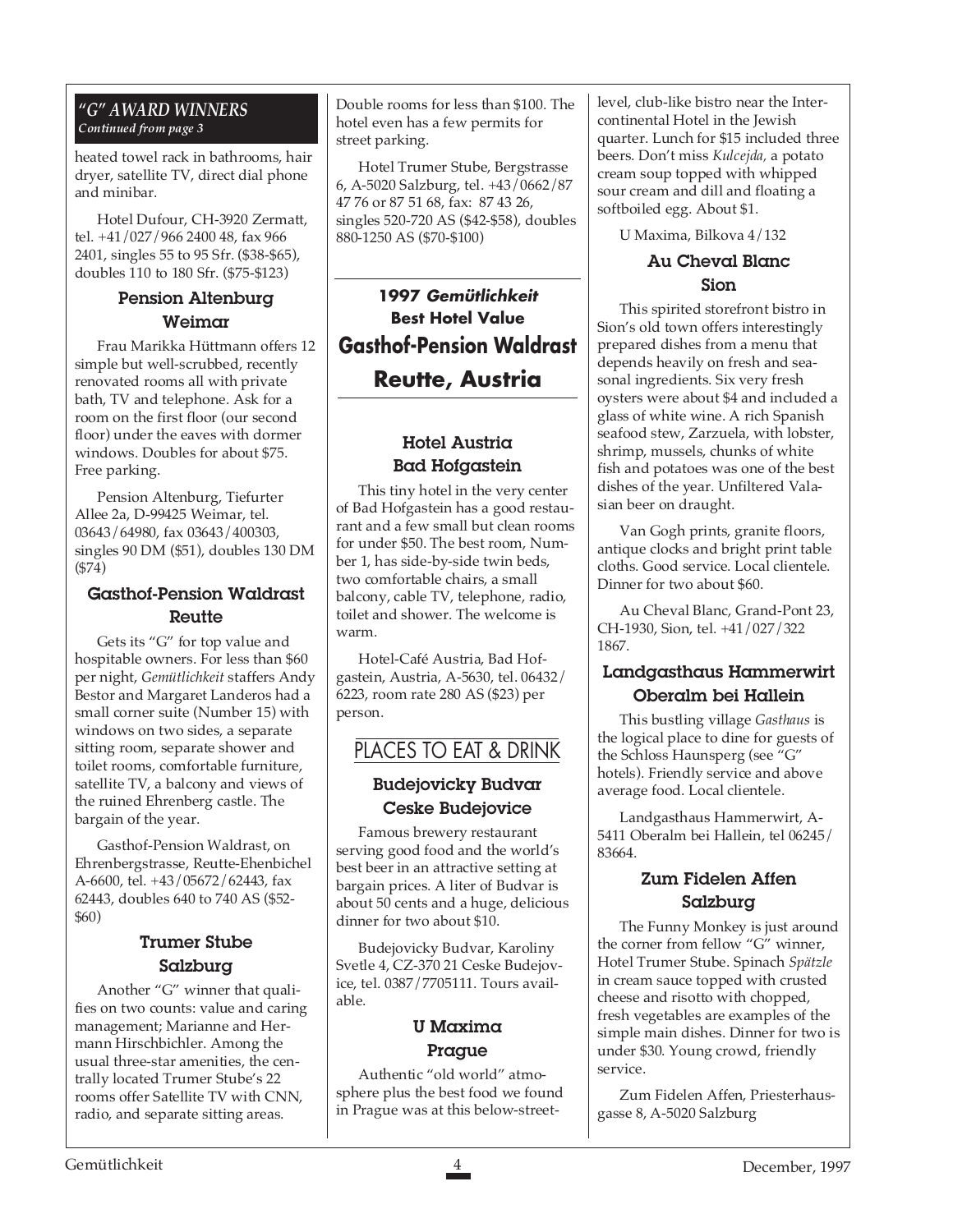#### Lé Gitan Zermatt

In 1987, this restaurant wowed us with its marinated loin of lamb cooked over an open, wood fired grill. Amazingly, on our return 10 years later we found the same owner, were served by the same waiter and the food was just as good.

Prices are about double what they were in 1987, but still somewhat of a bargain for Zermatt, perhaps the most expensive of all Swiss resorts. Hospitable ownership and staff, good service.

Lé Gitan, CH-Zermat, tel. +41/ 027/968 1940. Reservations recommended.

#### Rest.-Weinstube Forelle Tübingen

Etched windows, wood paneling, sepia drawings, a ceramic stove and fresh flowers are the atmospheric touches — along with generous servings of better than average food — which prompted Claudia and Roger to raise this restaurant to "G" status. As the title suggests, the emphasis is on fish, mostly trout. Also on the menu, however, are many traditional meat dishes. Most main courses are in the \$11 to \$18 range. Popular with locals, reservations recommended.

Restaurant-Weinstube Forelle, Kronenstrasse 8, Tübingen, tel. 2 40 94, fax 2 44 39. No credit cards.

#### **1997 Reader Recommendations**

*Here are some of the hotels and restaurants you recommended in 1997. Most of the prices listed are those you said you paid. If no prices were included we have either supplied them or categorized the establishment on a scale from inexpensive to very expensive.*

*In cases where your letters did not include addresses or phone numbers we have attempted to supply one or both.*

*We are very grateful for your letters and regret we cannot print them all. We do have a few left from '97 that are scheduled for publication in early 1998.*

**Hotel International au Lac**, Via Nassa 68 - Piazza Luini, CH-6901 Lugano, tel. 091 922 75 41, fax 091 922 75 44, single with breakfast & dinner 195 Sfr. (\$135)

**Hotel Mozart**, Hafenzentrum, CH-9400 Rorschach, tel. 071 841 70 34, fax 071 841 99 38, 110 Sfr. (\$76) single

**Parkhotel Sonnenhof**, CH-9490 Vaduz, Liechtenstein, tel. 075 232 11 92, fax 075 232 00 53, rooms 230 to 380 Sfr. (\$160-\$264)

> SUSIE E. KANUCH VAN NUYS CA

**Hotel-Cafe Off**, Uferpromenade 51, D-88709 Meersburg, tel. 07532 3 33, fax 07532 58 05, double room about \$100

> CLIFF LINDSEY FREELAND WA

**Bayerische Staatsbrauerei Weihenstephan**, Freising, Germany, inexpensive-moderate.

> MIKE ELDER TOPEKA KS

**Parkhotel Wehrle** (Gästehaus), Gartenstrasse 24, D-79098 Triberg, tel. 07722 8 60 20, fax 07722 860 290, double 150 DM (\$86)

**Hotel Wolf**, Dorfstrasse 1, D-82487 Oberammergau, tel. 08822 30 71, fax 08822 10 96, double 120 DM (\$69)

**Alpenhotel Denninglehen**, Am Priesterstein 7, D-83471 Berchtesgaden, tel. 08652 50 85, fax 08652 647 10, double 204 DM (\$117)

**Hotel Passauer Wolf**, Rindermarkt 6, D-94032 Passau, tel. 0851 9 31 51 10, fax 931 51 50, double 160 DM (\$91)

**Romantik Hotel Bierhütte**, D-94545 Hohenau, tel. 08558 9 61 20, fax 08558 961 270, double 150 DM (\$86)

**Posthotel Bayerwald**, Dorfplatz 2, D-94371 Rattenberg, tel. 09963 95 00, fax 09963 950 222, double 120 DM (\$69)

**Dom Hotel**, Frauentorstrasse 8, D-86152 Augsburg, tel. 0821 15 30 31, fax 0821 510 126, double 176 DM (\$101)

**Weinhaus Steichele**, Knorrstrasse 2, D-90443 Nürnberg, tel. 0911 20 43 78, fax 0911 221 914, double 170 DM (\$97)

**Schloss Steinburg**, D-97080 Würzburg, tel. 0931 9 70 20, fax 0931 781 731, double 510 DM (\$291) for two nights and one four-course meal

**Hotel Klingerhof**, Am Hügel 7, D-63768

Aschaffenburg, tel. 06021 64 60, fax 06021 594 100 double room 170 DM (\$102)

**Hotel Waldesruh**, Am Bessunger Forst 20, D-64367 Mühltal-Trautheim, tel. 06151 9 11 50, fax 06151 911 563, double 125 DM (\$71)

> SHARON & NELSON HELM PLANO, TX

**Romantik Hotel Weinhaus Messerschmitt**, Lange Strasse 41, D-96049 Bamberg, tel. 0951 2 78 66, fax 0951 26141, 225 DM (\$129) dinner for three, wine included

**Gastätte Hofbräu**, Bamberg, Germany, dinner for two, including wine 104 DM (\$59)

**Hotel-Restaurant Nepomuk**, Obere Mühlbrücke 9, D-96049 Bamberg, tel. 0951 9 84 20, fax 0951 984 2100, lunch for two, including wine 93 DM (\$53)

**Hotel Bischofshof**, Bischofshof am Dom, Krauterermarkt 3, D-93047 Regensburg, tel. 0941 5 90 86, fax 53508, 290 DM (\$166) for a suite

**Restaurant Don Juan**, Fischgasse 4, Regensburg, lunch for two, including wine 70 DM (\$40)

> CHANEY ADERHOLT BIRMINGHAM AL

**Europäischer Hof**, Bayerstrasse 31, 80335 München, tel. 089/551510, fax 089/5515122, about \$110 double

> RONALD E. NULL SANDPOINT ID

**Hotel F.B. Schonleber**, D-65375 Oestrich-Winkel, Stadtteil Mittelheim, Obere Roppelsgasse 1, tel. 06723/3475, fax 06723/4759, double room 150 DM (\$86)

**Gasthof Distelfink**, D-65375 Oestrich-Winkel, Stadtteil Mittelheim, An Der Basilika 6

> DON & BETTY SCHAAF LARGO FL

**Hotel Bauer**, Kulmbacher Str. 7, D-96317, tel. 09261/94058, fax 09261/ 52298, double 126 DM (\$72)

> KEN & SHELBY LOVE REGINA, SASKATCHEWAN

**Hotel Garni Hornburg**, Hornburgweg 28, D-91541 Rothenburg ob der Tauber, tel. 09861 8480, fax 09861 5570, doubles 125-155 DM (\$71-\$89)

> *Continued on page 6…* VIRGINIA & ERIC KIEHN STODDARD NH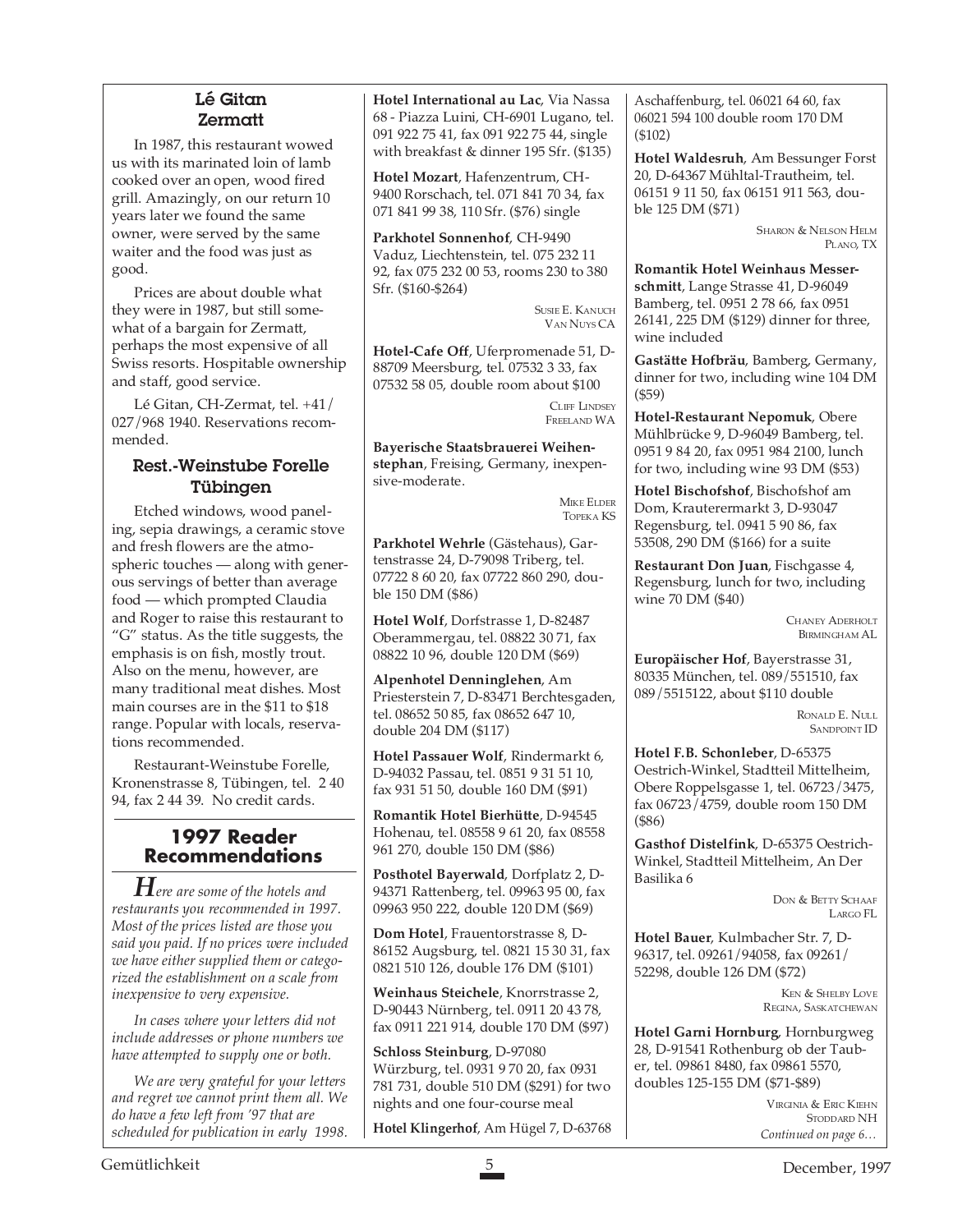| <b>READER RECOMMENDS</b> |  |
|--------------------------|--|
| Continued from page 5    |  |

**Restaurant Zum Alte Gott**, Weinstrasse 10, D-76354, Neuweier (near Baden-Baden), expensive

> HERBERT ST. GOAR CHATTANOOGA TN

**Hotel Verenahof**, Kurplatz 1, CH-5400 Baden, tel. 056/203 9393, fax 056/2-3 9394, rooms 140 to 260 Sfr. (\$97-\$181)

> JOAN HAWKINS GLEN COVE NY

**Hotel Hoyacker Hof**, Freisinger Landstrasse 9a., D-8046 Garching near Munich Airport, tel. 089/3206965-68, fax 089/3207243, single 130 DM (\$74)

> GARY P. FORD DAYTON OH

**Gasthaus Huber**, Bundesstr. 304, D-85560 Oberndorf bei Ebersberg, tel. 08092/31026, fax 08092/21442, singles 105 DM (\$60), doubles 140 DM (\$80)

> ERSKINE HAVENS HENDERSONVILLE TN

**Pastorius-House**, An der Heuwaag 1, D-91438 Bad Windsheim, tel. 09841/ 7078, 40 DM (\$23) single, 70 DM (\$40) double

> MARION SNYDER SCHNECKSVILLE PA

**Ostermann Hotel**, an der B49, Lützbach on the Mosel, tel. +49/02672/ 1238, fax 7789, doubles 140 DM (\$80)

**Zum Jagerheim**, Meerdofer Str. 40, Rüper, tel. +49/05303/2026, fax 2056, double 150 DM (\$86)

**Posthotel Lauenstein**, Orlmünder Str. 2, D-96337 Ludwigstadt-Lauenstein, tel. +49/09263/991 30, fax 991 399, doubles 140 DM (\$80) double

**Burghotel Lauenstein**, Burgstr. 4, D-96337 Ludwigstadt-Lauenstein, tel. +49/09263/9430, fax 94336, doubles 150 DM (\$86)

**Parkhotel Seeblick**, Strandweg 12a, D-18119 Warnemünde-Rostock, tel. +49/0381/519550, fax 519 55113, doubles 160-180 DM (\$91-\$103)

**Rheinsberg am See**, Finsterwalder Str. 64, D-13435 Berlin-Reinickendorf, tel. +49/030/402 1002, fax 403 5057, doubles 199 DM (\$114)

**Posthotel Rattenberg**, Dorfplatz 2, D-94371 Rattenberg, tel. +49/09963/9500, fax 950222, rooms 65 to 160 DM (\$37-\$91)

> SHARON & NELSON HELM PLANO TX

**Hotel Petrisberg**, D-54296 Trier, tel. +49/0651/4640, doubles from 160 DM (\$91)

**Landhaus Sommer**, Weidachstr. 74, D-87629 Füssen, tel. +49/08362/91470, fax +49/08362/914714, rooms 72 to 186 DM (\$41-\$106)

**Trattoria Luigi**, Augsburger Str. 20, D-87629 Füssen, average meal price 23 DM (\$13)

> COLIN F. MCGOWAN MARRIOTSVILLE MD

**Pension Altenburg**, Weimar (see Best of 1997, page 1), double room 130 DM (\$75)

**Schloss Röhrsdorf**, Dresden, double room 150 DM (\$86)

> J. LLOYD SUTTERBY HOUSTON TX

**Trattoria Toscana**, Fraumünsterstrasse 14, Zürich, moderately priced

**Block House Restaurant**, near Bahnhof on Kirchenallee, inexpensive to moderate

ROBERT F. BIEHLER CHICO CA

**Restaurant Orangerie Nassauer Hof Hotel**, Kaiser-Friederich-Platz 3, D-65183 Wiesbaden, tel. 0611 13 30, fax 0611 133 632, lunch for two approximately 100 DM (\$57)

**Palais Cafe**, Berlin, by the Opera on Unter den Linden

> ANATOLE CHARI LAGUNA BEACH CA

**Restaurant Rustico**, Munich

RANDY BAKER CINCINNATI OH

**Hotel Pod vezi**, Mostecka 2, 110 00 Prague 1, tel. 420/2 533 710, fax 420/2 537 361, approx. \$200 per night

> JAN QUINN FREYBERG **BROOKFIELD**

**Mövenpick Hotel**, Hallbergmoos near Munich airport, l95 DM (\$111) double not including breakfast

CHARLOTTE OLSTEAD REDWOOD CITY CA **Hotel Anker**, Obertorstrasse 6, D-97828 Marktheidenfeld, tel. +49/ 09391/600 40, fax 600 477, double 220 DM (\$126)

**Hotel Turmwirt**, Ettaler Strasse 2, D-82487 Oberammergau, tel. 08822 9 26 00, fax 08822 14 37, rooms 100 to 180 DM (\$57-\$103)

**Hotel St. Nepomuk**, Obere Mühlbrücke 9, D-96049 Bamberg, +49/ 0951/ 98420, fax 9842100, rooms 130 to 240 DM (\$74-\$137)

**Hotel St. Josef**, Semmlstr. 28, D-97070 Würzburg, tel. +49/0931/308680, fax 308 6860, rooms 95 to 180 DM (\$64- \$103)

> ELLIS & ZITA BICK WEBSTER GROVES MO

**Hotel Maloja Kulm**, CH-7516, Maloja south of St. Moritz, tel. +41/082/ 43105, fax 434 66, double room 200 Sfr. (\$139) including breakfast and dinner for two

> RONALD BLAKE ALTAMONTE SPRINGS, FL

**Alte Post Restaurant**, Seepromenade, Meersburg, main courses 20/25 DM (\$11-\$15)

> GENE LOPOTEN LOWER GWYNEDD PA

**Struber Hotel**, Salzburg, Moderate

BARRY BROWN MURRAY KY

**Hotel St. Nepomuk**, Obere Mühlbrücke 9, D-96049 Bamberg, tel. 0951 9 84 20, fax 0951 984 2100

**Restaurant-Hotel Messerschmitt**, Lange Strasse 41, D-96049 Bamberg, tel. 0951 2 78 66, fax 0951 26141, rooms 118 to 225 DM (\$67-\$129)

**Hotel Bamberger-Hof**, Schönleinsplatz 4, D-96047 Bamberg, tel. 0951 9 85 50, fax 0951 985 562, rooms 160 to 245 DM (\$91-\$140)

**Tiefenau Hotel**, Steinweissstrasse 8, CH-8032 Zürich, tel. 01 251 24 09, fax 01 251 24 76, rooms 169 to 360 Sfr. (\$117-\$250)

> PATRICK J. PERKINS, M.D. ORINDA CA $\blacksquare$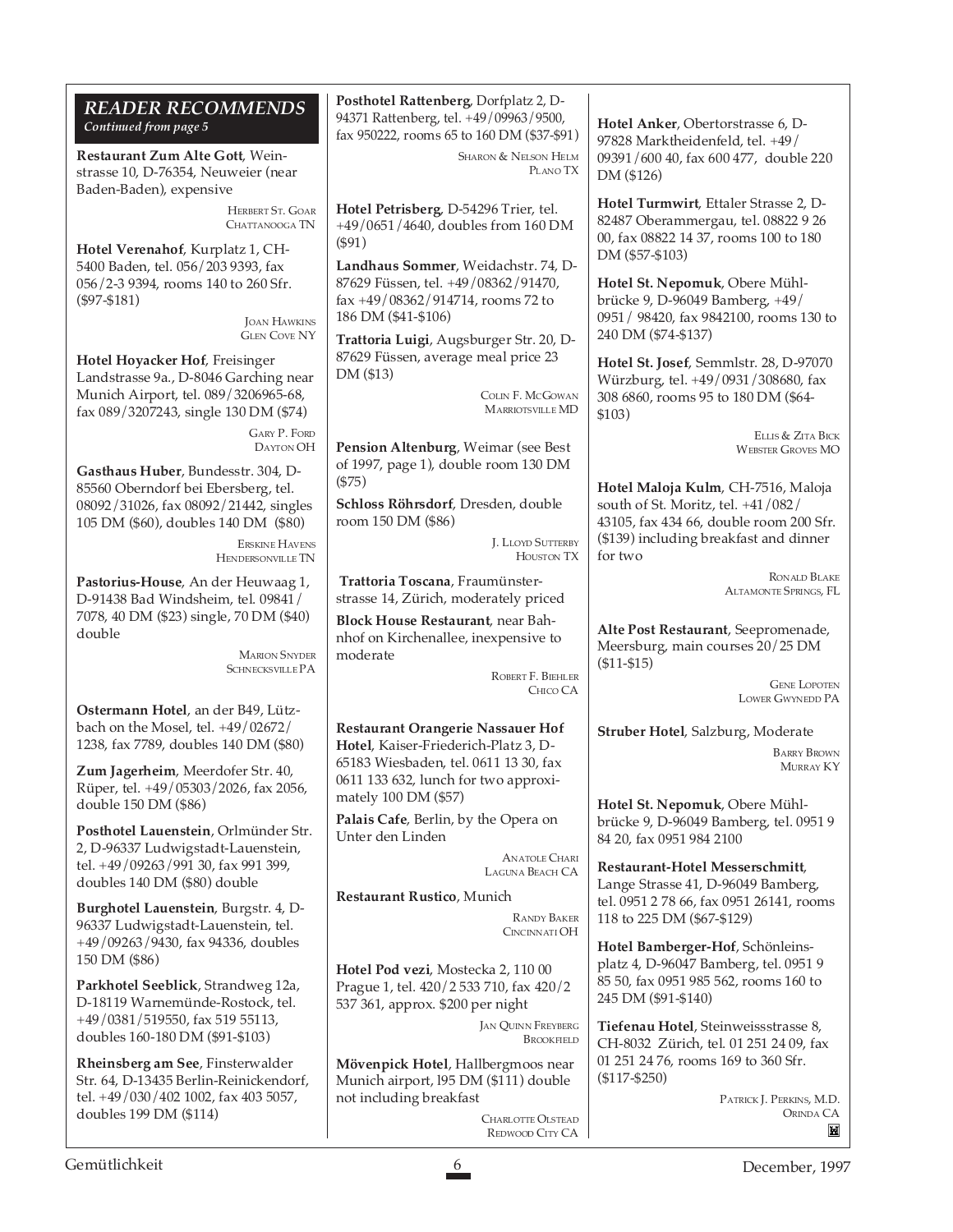#### *EUROPE TRAVEL DIGEST Continued from page 1*

includes stops in Berlin, Frankfurt and Wiesbaden and will be led by retired U.S. Army Colonel Steve Bowman, former Deputy Brigade Commander, U.S. Army, Berlin. Tour dates are June 22 - July 5, 1998.

Participants will visit the site of the 1945 Potsdam Conference, Tempelhof, Tegel and Gatow airfields, and attend commemorative events

including the opening of the new **Allied Museum** and observe the fly-in of historical aircraft to Tempelhof. Among the planes will be the "Spirit of Freedom," a former U.S. Air Force C-54 transport which actually flew in the airlift.

Prices for the full 13-day tour are \$3250 per person air/land and \$2320 land-only. For the 10-day Berlinonly tour, prices are \$2900 air/land and \$1970 land-only. Airlift veterans get a 10% discount. Contact: Specialty Tours, 6535 Copa Court, Falls Church VA 22044 , tel. 888-868-7706.

■ A new railpass valid for travel in the Czech Republic, Hungary, Poland, the

Slovak Republic, and Austria, the **Eastern Europe Flexipass**, is available from **DER Tours** through travel agents. The pass provides five selected days of unlimited first-class travel within a one-month period and costs \$195. Up to five additional days can be purchased for \$21 per day. Children ages 4-12 pay half the adult fare.

The pass also provides 50% discounts on Danube boats between Passau and Linz as well as on other boats, cog railways, and bicycle rentals within Eastern European countries. Contact: DER Tours 800-

#### 782-2424, press 2.

■ Through February 28, the fivestar **Kempinski Hotel Atlantic** on the banks of the Alster in Hamburg is offering a special winter rate of 275 DM (\$157) per night for a single or double room. Sadly, the deal does not include breakfast. Book by phone at 800-426-3135.

■ Calling it "The Ultimate Grand **Cruise,"** the river vessel **Amadeus II** will cover more than 2,200 miles across Europe from the North Sea to

## **Do-It-Yourself Winter Tour of Europe**

## Swissair Programs Make It Affordable

*U*sing various **Swissair** packages, travelers can structure their own independent multi-city winter tours of Europe. For less than \$1500 per person, one can visit as many as three major European cities in one week.

The logical first step is one of Swissair's **Long Winter Weekend** packages, which start at \$563 and include round-trip air from 33 U.S. cities plus three nights hotel with breakfast. You pick a destination from among 11 cities: Athens, Berlin, Brussels, Budapest, Geneva, Istanbul, Nice, Paris, Prague, Rome, Salzburg and Vienna.

Then, using Swissair's **Eurohopper** option, fly to any of 90 European cities for \$130 per "hop." (Three flight minimum.) Since, for this extension of the trip beyond the first three days, you'll need places to stay, the program offers special rates at **MinOtel** and **Best Western** hotels beginning at \$47 per person double including breakfast.

If one of your "hops" includes Switzerland, you can use the **Swiss Travel Invention's** "Go As You Please" option to choose from more than 100 Swiss hotels in seven price categories ranging from \$35 to \$135 per person double including breakfast. Contact **Swisspak**: 800-688-7947.

> the Black Sea in just over three weeks this summer.

The U.S. promoter of the tour, Uniworld of Encino, California, claims it is "the most comprehensive cruise through Europe ever offered" and points out that passengers will traverse much of Europe over the three-week trip and only have to unpack once.

The ship will sail Dutch waterways to the Rhine River, then along the Main-Danube Canal to the Danube River, which will carry the

ship along the remainder of its transcontinental voyage.

Among the cities and villages to be visited are Amsterdam, Koblenz, Rudesheim, Heidelberg, Miltenberg, Würzburg, Rothenburg, Bamberg, Nürnberg, Kelheim, Regensburg, Passau, Melk, Dürnstein, Vienna, Budapest, Kalosca, Belgrade, Rousse, Vidin, Constanta, and Bucharest.

The Ultimate Grand Cruise will have two departures in 1998; June 27 and July 17. The cruise-only fare is

> \$4,498 per person, based on double occupancy. All accommodations are outside cabins. Airinclusive fares are available from New York (\$5,438), Chicago (\$5,538), Miami (\$5,538), Los Angeles (\$5,688), and San Francisco (\$5,688). Contact a travel agent or Uniworld: 800-556- 5086.

■ The convivial **Hotel Bären** in Wilderswil, on the edge of Interlaken, offers several packages for 1998: Two nights with breakfast and one dinner is 180 Sfr. (\$125) per person double. The single supplement is 30 Sfr. (\$21). Prices for a three-night winter special begin at 180

Sfr. (\$125) per person with breakfast, or 270 Sfr. (\$188) if dinner is included. Seven nights start at 420 Sfr. (\$291) with breakfast, or 602 Sfr. (\$418) halfboard. Those who book a seven-night halfboard package three months in advance get a 10% discount, choice of room and one hour horsedrawn carriage ride. Contact: Hotel Bären, CH-3812, Wilderswil, tel. +41/33/828 3151, fax 828 3152.

■ For those thinking ahead to late spring and early summer, the country spa, **Grüner Baum,** in Bad-

*Continued on page 8…*